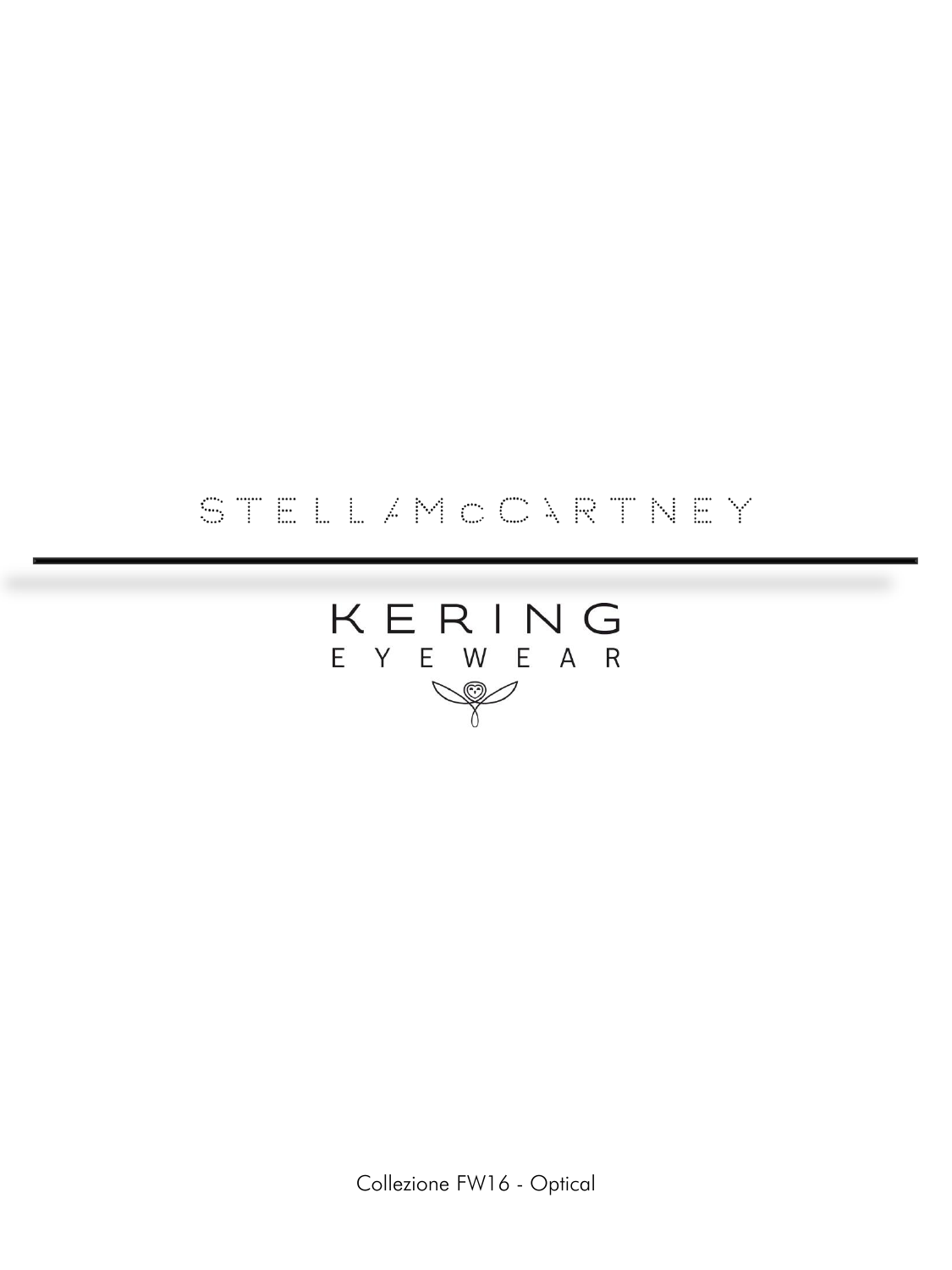## STELL / MOONRTNEY



Description: Falabella chain set on the top of the bold square frame

### SC0044O

Gender: Woman Size: 54 17 145 Material: Bio Acetate Base: 04 MSRP: \$400

| <b>SKU</b> | <b>COLOR DESCRIPTION</b>                    |
|------------|---------------------------------------------|
| 001        | <b>Black with Black temples</b>             |
| 002        | Havana with Havana Temples                  |
| 003        | Medium Havana with Medium<br>Havana Temples |
| 704        | Pink with Pink Temples                      |



Description: Falabella chain on each side of temples

SC0045O Gender: Woman Size: 50 19 140 Material: Bio Acetate Base: 04 MSRP: \$535

|    | <b>ICOLOR DESCRIPTION</b> |
|----|---------------------------|
|    | Black and gold            |
| 03 | Havana and gold           |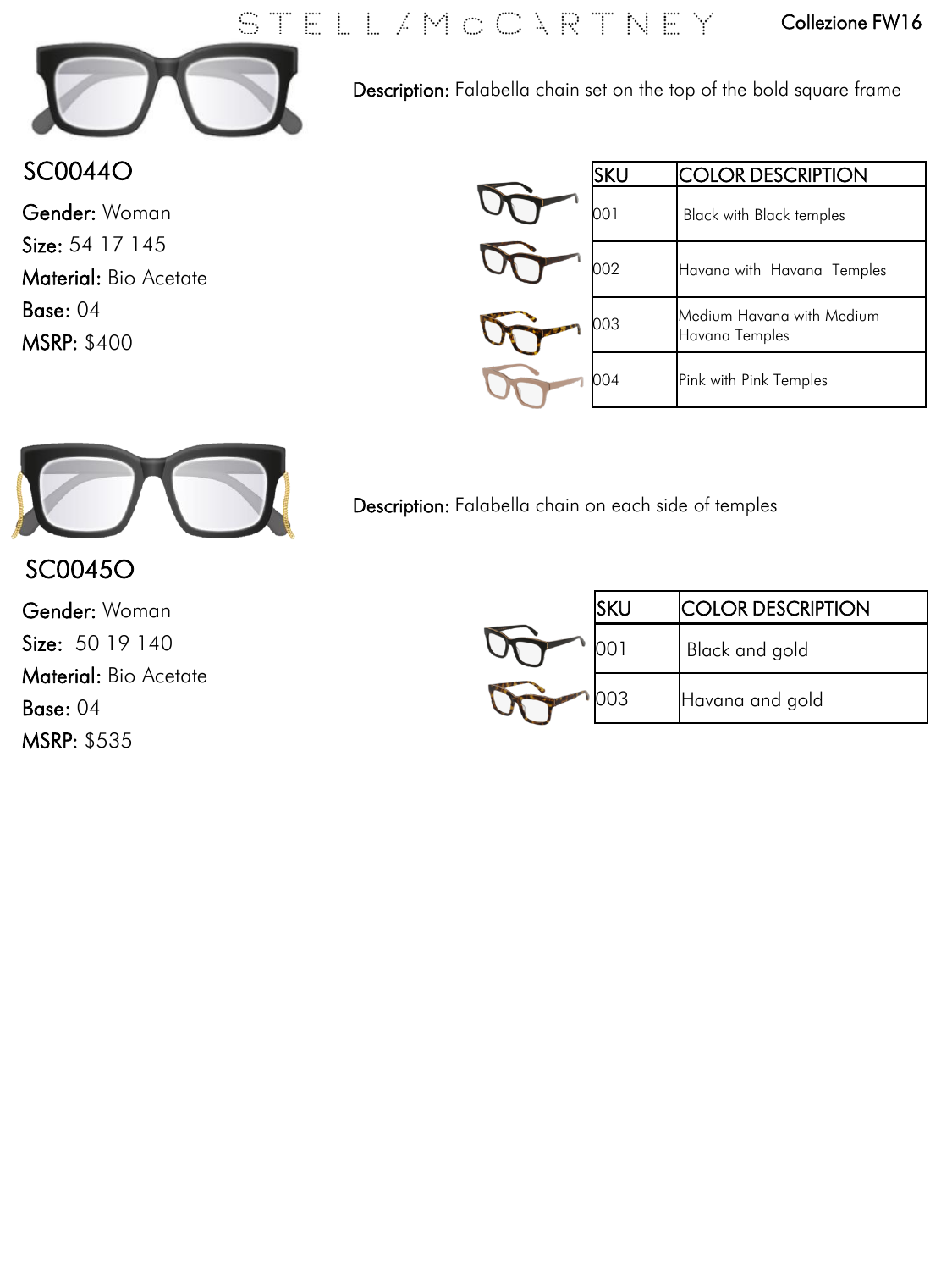# STELLAMOONRTNEY



Core Collezione - Optical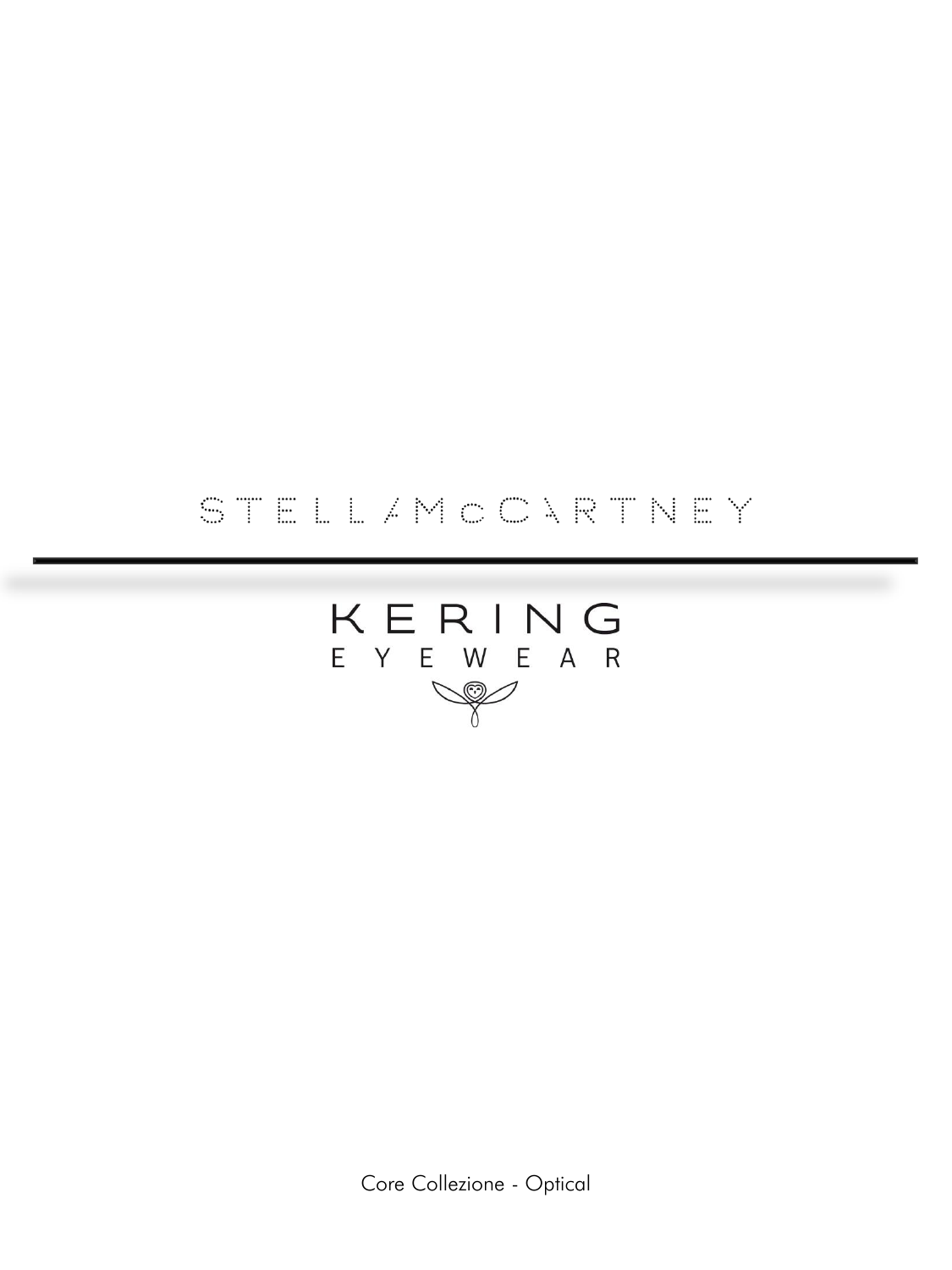

### SC0027O

Gender: Woman Size: 50 19 140 Material: Sustainable Bio acetate Base: 4 MSRP: \$260

Description: *Essentials* - The double pins on the front and the engraved logo on the top of the temple are used as signature elements.

|  | <b>ICOLOR DESCRIPTION</b>       |
|--|---------------------------------|
|  | <b>Black with Black temples</b> |
|  | Havana with Havana temples      |



Description: *Essentials* - The double pins on the front and the engraved logo on the top of the temple are used as signature elements.

Gender: Woman Size: 47 20 140 Material: Sustainable Bio acetate Base: 4 MSRP: \$260

| lsku | <b>COLOR DESCRIPTION</b>                       |
|------|------------------------------------------------|
|      | <b>Black with Black temples</b>                |
|      | Havana/Green Tortoise with<br>Havana temples   |
|      | Havana/Classic Tortoise with<br>Havana temples |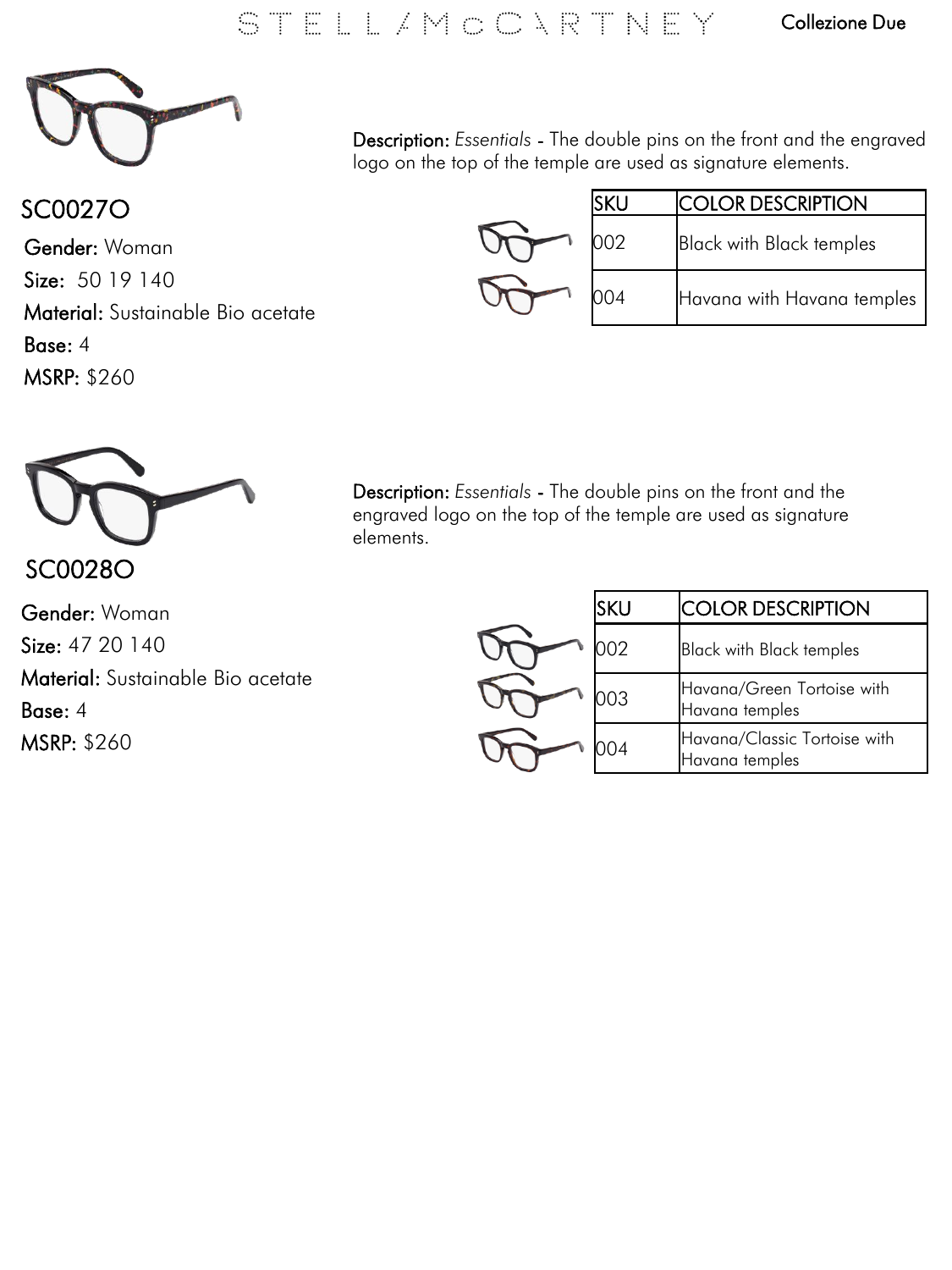SC0003O

Gender: Woman

Size: 52 20 140 (temple size)

Material: Sustainable Bio acetate

Base: S4 MSRP: \$260



#### SC00004O

Gender: Woman

Size: 52 17 140 (temple size)

Material: Sustainable Bio acetate

MSRP: \$260



SC0005O

Gender: Woman Size: 50 19 140 (temple size) Material: Sustainable Bio acetate

Base: S4 MSRP: \$260



Description: The structural double Pins, inspired by the flat top of Falabella chain, create a new signature, together with the engraved logo on the top of the temple.

| <b>SKU</b> | <b>COLOR DESCRIPTION</b> |
|------------|--------------------------|
| 001        | Black                    |
| 002        | Green Havana             |
| 003        | White                    |
| 004        | Classic Havana           |

Description: The structural double Pins, inspired by the flat top of Falabella chain, create a new signature, together with the engraved logo on the top of the temple.

|         | <b>SKU</b> | <b>COLOR DESCRIPTION</b> |
|---------|------------|--------------------------|
| 1.22    | ו 0כ       | <b>Black</b>             |
|         | 002        | <b>Beige Tortoise</b>    |
| 21/2.38 | 003        | Pink Havana              |
|         | 004        | Classic Havana           |

Description: The structural double Pins, inspired by the flat top of Falabella chain, create a new signature, together with the engraved logo on the top of the temple.

| <b>SKU</b> | <b>COLOR DESCRIPTION</b> |
|------------|--------------------------|
|            | Black                    |
| 003        | Beige Tortoise           |
| 004        | Classic Havana           |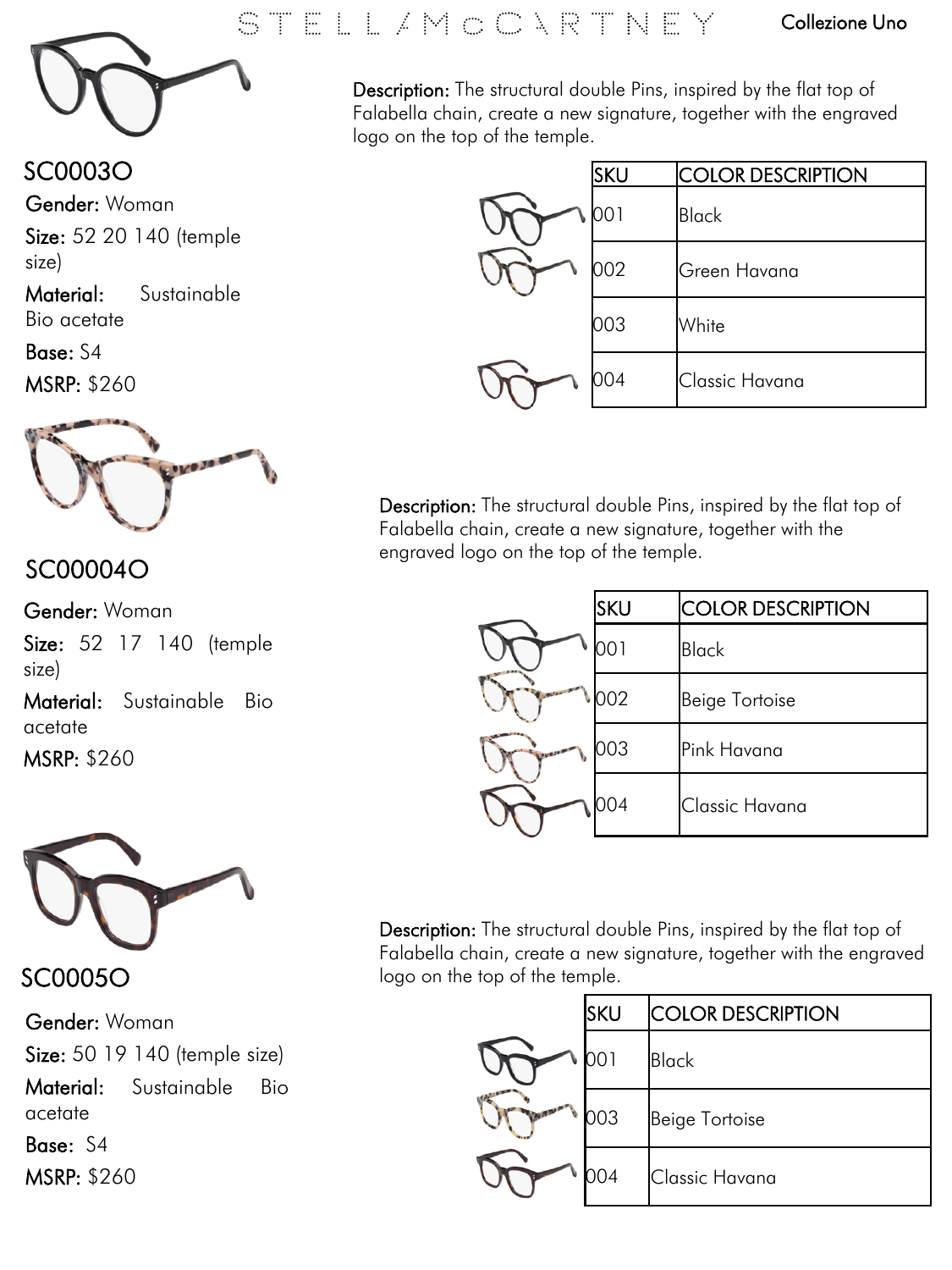### STELL / MOONRTNEY

#### Collezione Uno



SC0008O

MSRP: \$330

Gender: Woman Size: 49 20 140 (temple size) Material: Sustainable Bio acetate Base: 4

Description: Falabella chain as a precious detail set into the frame, for stylish and very "Stella" oversize shapes, butterfly and cat eye. The Stella McCartney logo signature is engraved on the top of the temple, for a very subtle and innovative branding.

| <b>SKU</b> | <b>COLOR DESCRIPTION</b>          |
|------------|-----------------------------------|
|            | Black with Gold Chain             |
|            | White Havana with Silver<br>Chain |
|            | Havana with Gold Chain            |



SC0009O Gender: Woman

Size: 49 20 140 (temple size) Material: Sustainable Bio acetate

Base: 4 MSRP: \$330 Description: Easy to wear Cat Eye style with colors inspired by Stella apparel and accessories collections.

| SKU | <b>COLOR DESCRIPTION</b>          |
|-----|-----------------------------------|
|     | <b>Black with Gold Chain</b>      |
| 002 | White Havana with Silver<br>Chain |
| 203 | Havana with Gold Chain            |
|     | Green Havana with Silver<br>Chain |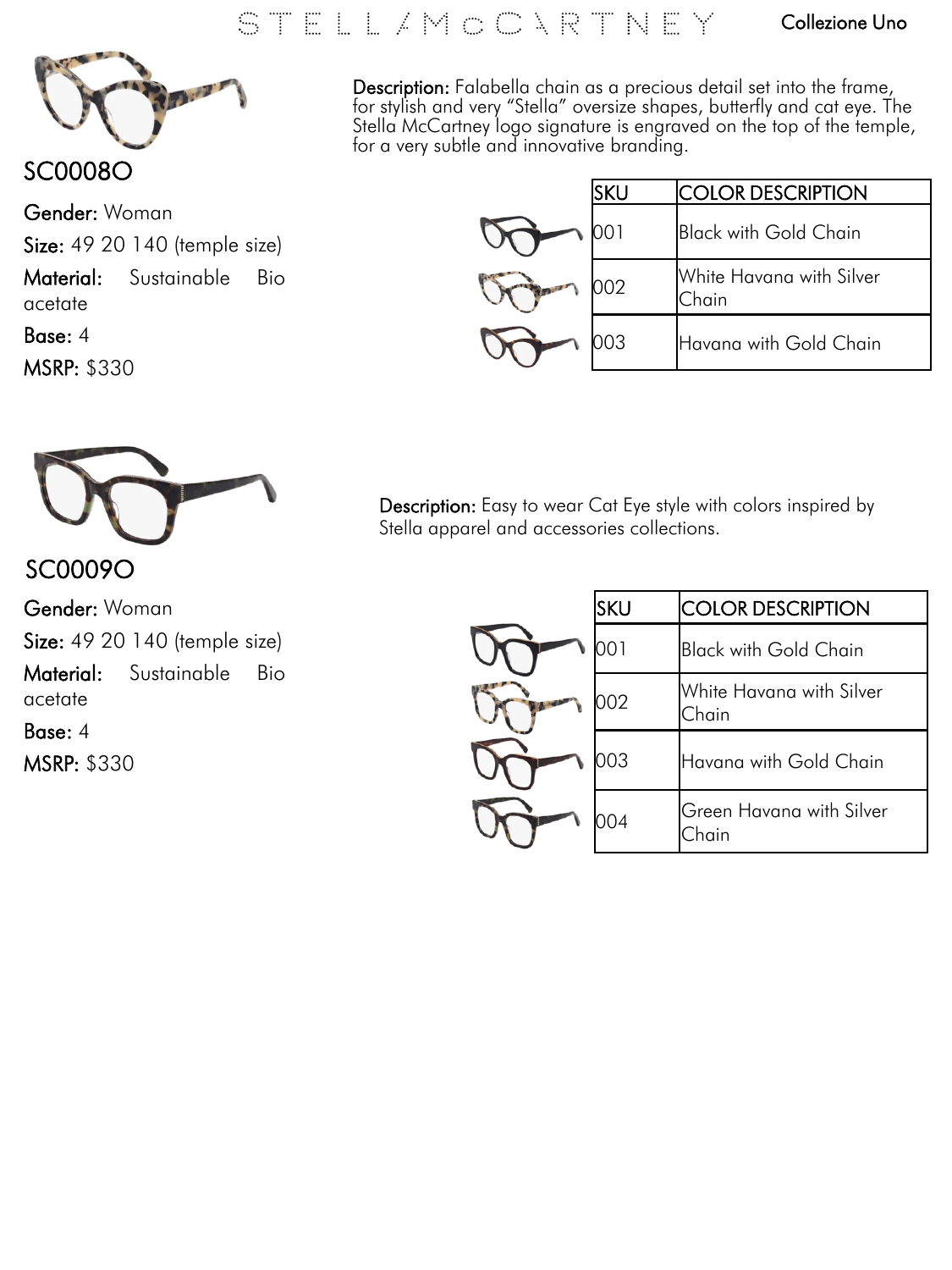## STELL / M O C VR T N E Y

#### Collezione Due



SC0014O

Gender: Woman Size: 52 16 140 Material: Sustainable Bio acetate Base: 4

MSRP: \$260



### SC0015O

Gender: Woman Size: 52 17 140 Material: Sustainable Bio acetate

Base: 4 MSRP: \$260



SC0016O

Gender: Woman

Size: 55 12 140

Material:Sustainable Bio acetate

Base: 4 MSRP: \$260 Description: *Essentials* - Easy to wear style with colors inspired by Stella apparel and accessories collection. The double pins on the front and the engraved logo on the top of the temple are used as signature elements.

| SKU | <b>COLOR DESCRIPTION</b>                    |
|-----|---------------------------------------------|
|     | <b>Black with Black temples</b>             |
| າດາ | Havana/Tortoise Pink with<br>Havana temples |
| (1) | White with White temples                    |

Description: *Essentials* - Easy to wear style with colors inspired by Stella apparel and accessories collection. The double pins on the front and the engraved logo on the top of the temple are used as signature elements.

| sku | <b>COLOR DESCRIPTION</b>                          |
|-----|---------------------------------------------------|
|     | <b>Black with Black temples</b>                   |
| 102 | Havana/Matte Grey Tortoise<br>with Havana temples |
| 003 | Havana/Tortoise with Havana<br>temples            |

Description: *Essentials* - Easy to wear style with colors inspired by Stella apparel and accessories collection. The double pins on the front and the engraved logo on the top of the temple are used as signature elements.

| isku | <b>COLOR DESCRIPTION</b>                     |
|------|----------------------------------------------|
|      | <b>Black with Black temples</b>              |
| )N.3 | Havana/Beige Tortoise with<br>Havana temples |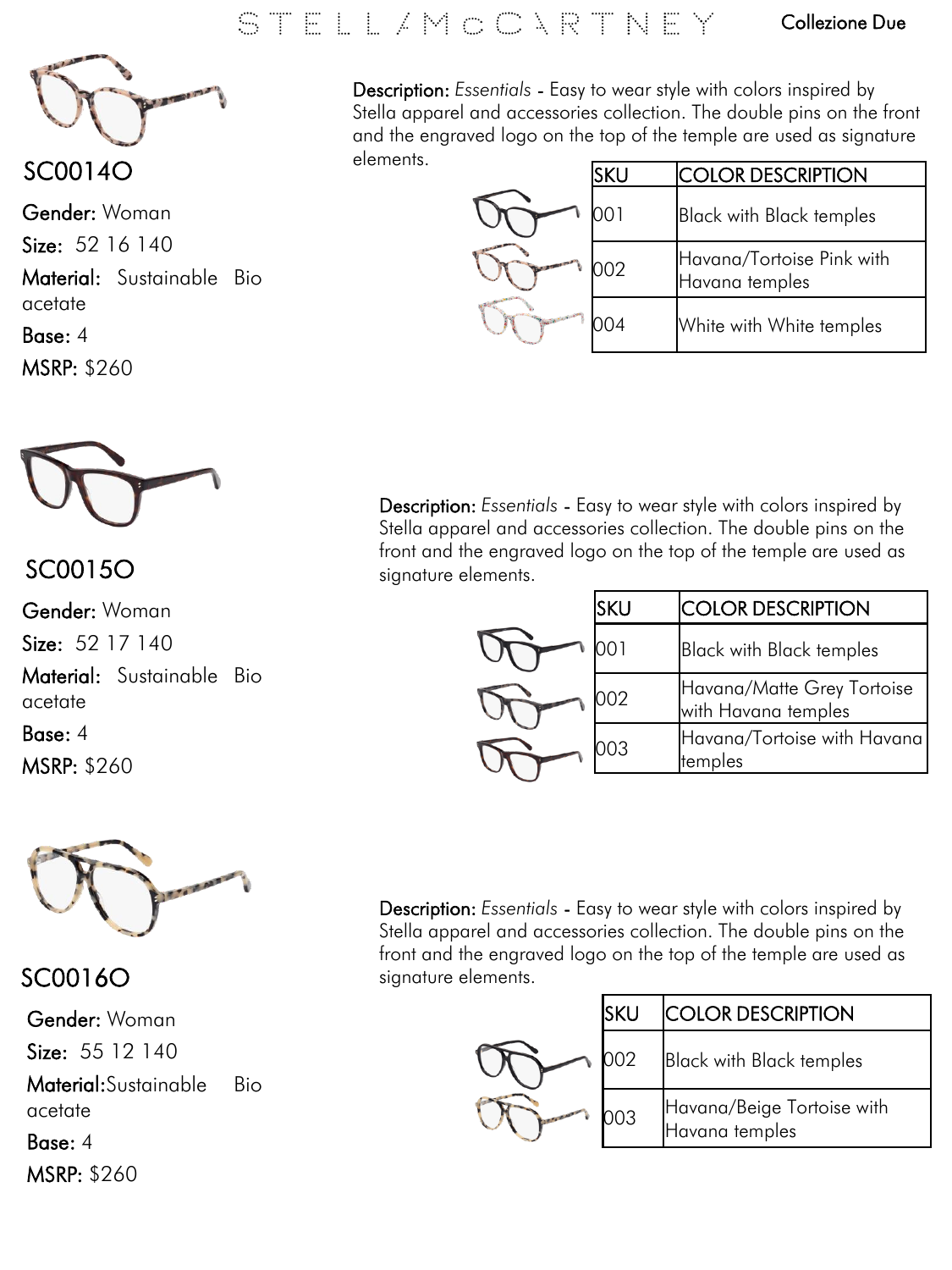## STELL/MOONRTNEY

#### Collezione Due



### SC0020O

Gender: Woman

Size: 52 17 140

Material: Sustainable Bio acetate

Base: 4

MSRP: \$330



SC0024O

Gender: Woman Size: 50 19 140 Material: Sustainable Bio acetate

Base: 4 MSRP: \$400 Description: Falabella bold chain as a precious detail set into the frame, for a stylish new interpretation of Stella must have concept. The Stella McCartney logo signature is engraved on the top of the temple, for a very subtle and innovative branding.

| SKU | <b>COLOR DESCRIPTION</b>                         |
|-----|--------------------------------------------------|
|     | <b>Black/Pollock Black with Black</b><br>temples |
| 002 | <b>Black with Black temples</b>                  |
| 003 | Havana/Green Tortoise with<br>Havana temples     |

Description: Extreme and experimental cat eye shape with surprising combination of iconic colors to express the creativity of Stella's world.

| SKU | <b>ICOLOR DESCRIPTION</b>                      |
|-----|------------------------------------------------|
|     | <b>Black with Black temples</b>                |
| 202 | Havana/Beige Tortoise with<br>Havana temples   |
| 203 | Havana/Classic Tortoise with<br>Havana temples |